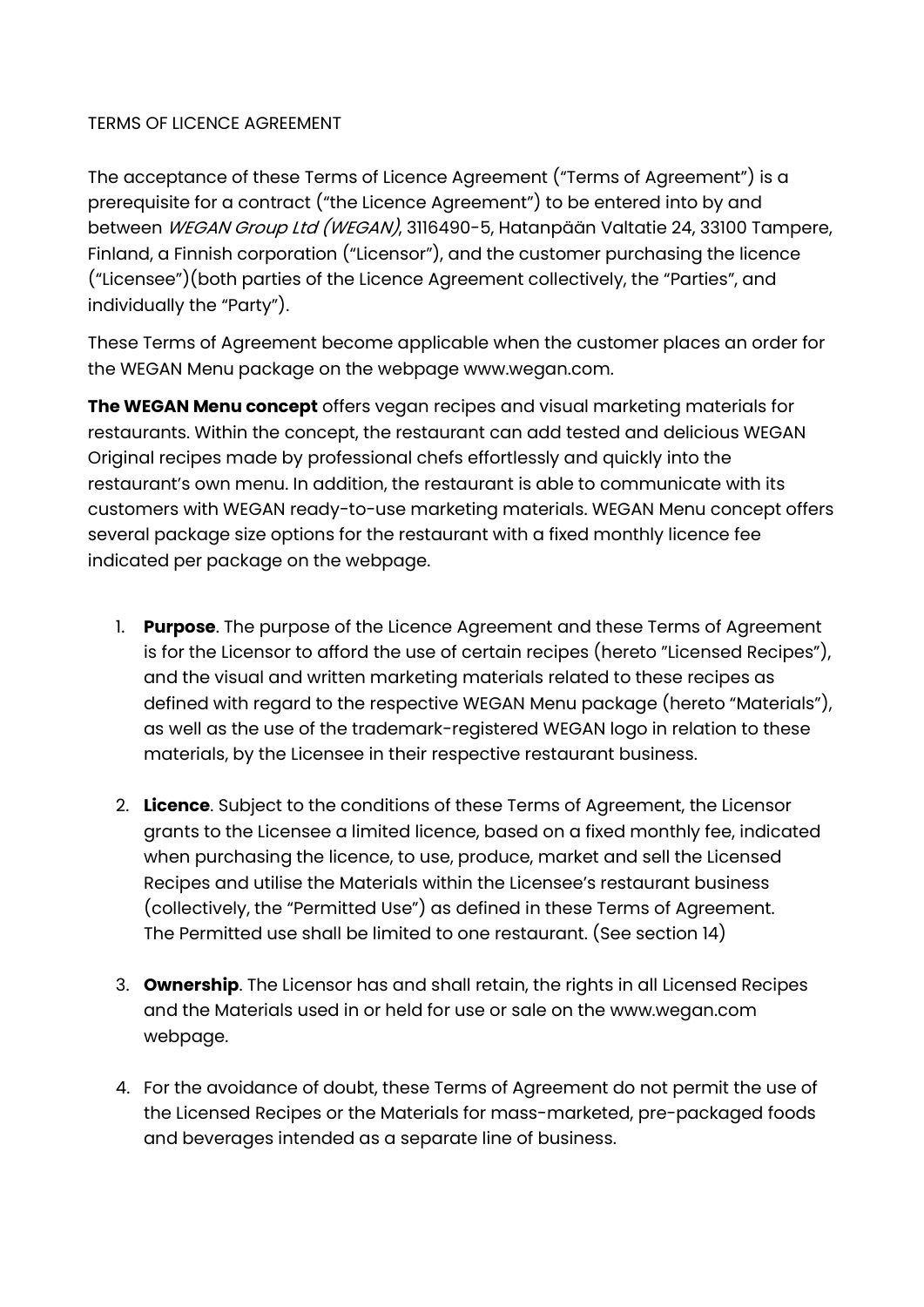- 5. Reference. The Licensee shall, when promoting, marketing or selling the Licensed Recipes online or otherwise publicly, refer to the Licensor as a brand and as the developer of the Licensed Recipes.
- 6. Limited right to modify and create derivative works. The Licensee may not modify, or create derivative works of the Licensed Recipes without a prior written consent of the Licensor. The further development and modification of the Licensed Recipes shall be conducted solely in collaboration with the Parties.
- 7. Any minor changes to the amount of ingredients with regard to a Licensed Recipe or modifications concerning the workflow with regard to the respective restaurant will not be deemed as modifications or creation of derivative works of the Licensed Recipes.
- 8. The Licensee may modify the Materials provided in the WEGAN Menu package, as far as WEGAN as a brand and as a trademark is respected. This permission to modify does not include the WEGAN logo. The Licensor reserves the right to request the Licensee to remove or modify the use of Materials that infringes on or harms WEGAN as a brand or as a trademark. In such instances, the Licensee is obligated to remove or modify the use of Materials accordingly. (See section 25)
- 9. Any and all rights with respect to the Licensed Recipes and the Materials not expressly granted to Licensee by these Terms of Agreement or mentioned in the package details are reserved by the Licensor.
- 10. Limited right to transfer and assignability. Except as otherwise expressly provided in these Terms of Agreement, the Licensee may not transfer, assign or sublicense, in whole or in part, the right and licence granted to the Licensee pursuant to these Terms of Agreement with respect to the Licensed Recipes and the Materials without the prior written consent of the Licensor.
- 11. The Licensee may assign its rights and obligations, in whole, under these Terms of Agreement to, upon at least thirty (30) days' prior written notice to the Licensor, any acquirer of all or substantially all of the Licensee's assets (whether by way of merger, asset sale or otherwise), to the extent that such Person agrees in writing to be bound by and subject to these Terms of Agreement. In addition, the Licensee will include a provision in such an agreement that the Licensor is an intended third party beneficiary and will have the right to enforce directly all rights of or restrictions imposed by the Licensor on the acquirer with respect to the Licensed Recipes and the Materials under such agreement.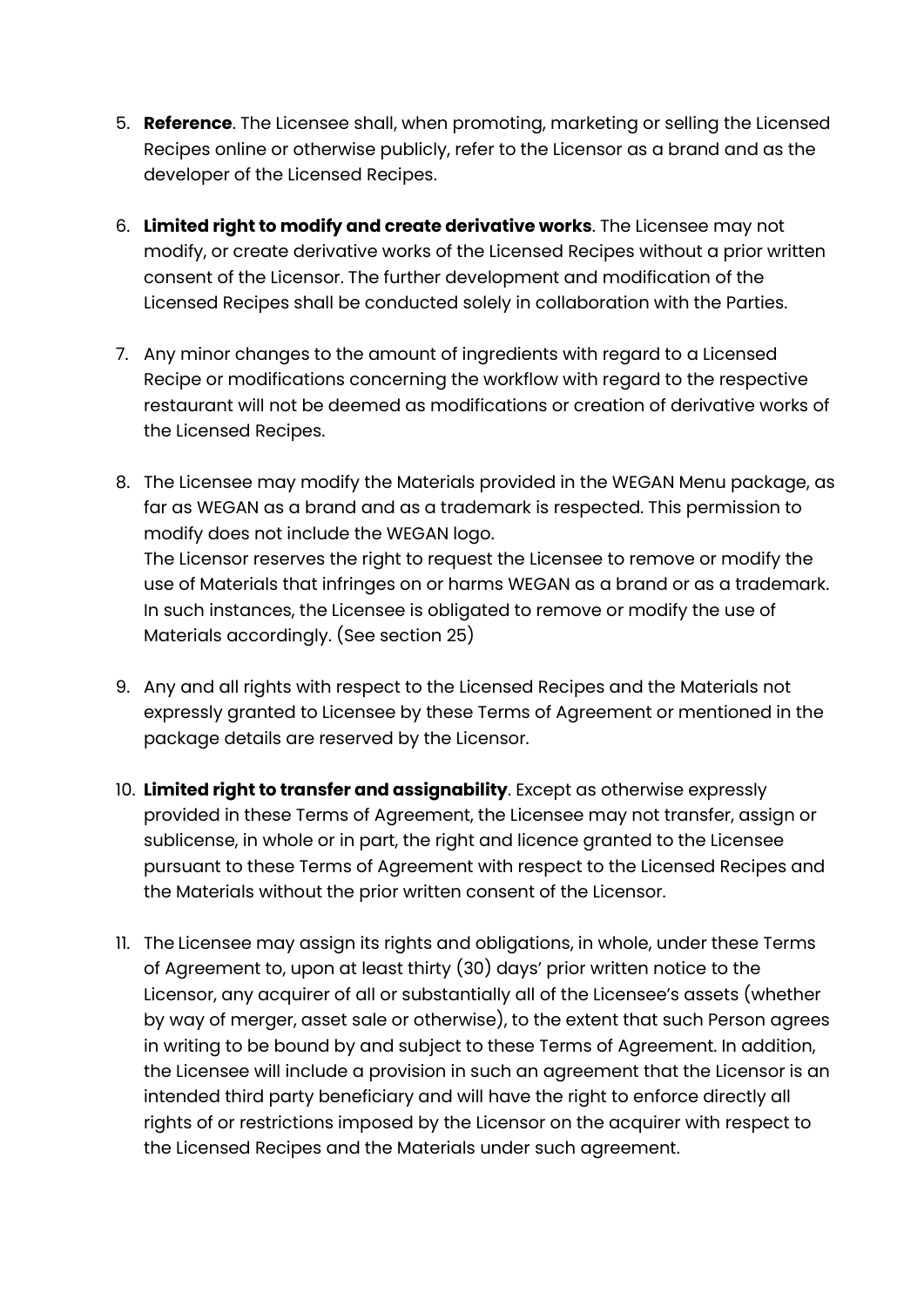- 12. The Licensee will be responsible for any violation or breach of these Terms of Agreement due to the acts or omissions of such acquirer and for a failure to enter into such an agreement.
- 13. Any attempted or actual transfer, assignment or sublicence in violation of the provisions of these Terms of Agreement will be void and the Licensee will be liable to the Licensor for any damages resulting from such attempted transfer, assignment or sublicence. For the avoidance of doubt, any unintentional breach or violation of the provisions of these Terms of Agreement by the Licensee of its obligations will not be deemed a transfer, assignment or sublicence of the Licensed Recipes or the Materials.
- 14. **Restaurant chains.** Whenever the Licensee wishes to utilise the licence in more than one restaurant, they shall contact the Licensor to negotiate an Enterprise deal.
- 15. Non-exclusivity. The Licensor reserves the right to simultaneously enter into separate Licence agreements or other agreements concerning the Licensed Recipes and the Materials with third parties. These agreements shall not be deemed as an infringement of this or any other agreements.
- 16. Payment. The rights and licence granted to the Licensee pursuant to these Terms of Agreement are subject to a fixed monthly payment paid by the Licensee, specified for each WEGAN Menu package separately. Payment term 14 Days net. Interest on the amount overdue shall be paid in accordance with the Finnish Interest Act.
- 17. No Ownership. The Licensee acknowledges and agrees that (i) the Licensee is only granted a licence to use the Licensed Recipes and the Materials in accordance with these Terms of Agreement and (ii) the Licensee will not acquire any ownership in the Licensed Recipes or the Materials.
- 18. The Licensee acknowledges and agrees that, if not otherwise expressly agreed, the Licensor shall acquire any rights and the ownership in any modification, improvement or other derivative works of the Licensed Recipes created by the Licensee in collaboration with the Licensor as defined in section 6. The modifications, improvements or other derivative works of the Licensed Recipes shall be subject to these Terms of Agreement and its provisions as part of the Licensed Recipes.
- 19. Confidentiality. The Licensee will maintain the confidentiality of the Licensed Recipes in the same manner in which the Licensee treats its own recipes and lists of ingredients.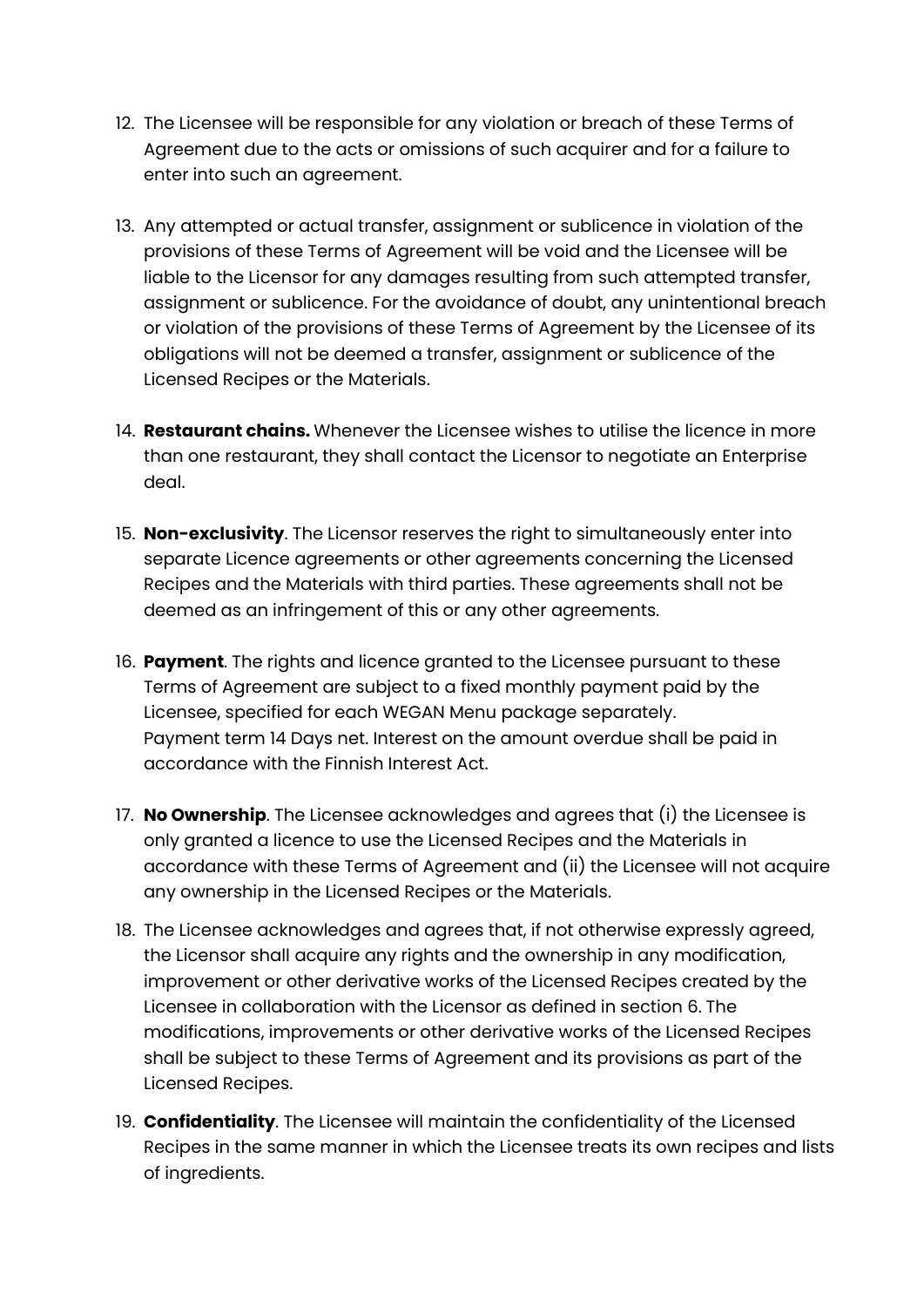For the avoidance of doubt, a reasonable disclosure of a list of ingredients in menus and other promotional materials to the extent consistent with past practice or required by law are permissible.

20. The Parties agree not to publicly disclose any information or materials, which have, explicitly or implicitly, been expressed to be confidential by the other Party, in written or spoken form, or information or material which, due to its nature, is to be considered as confidential.

## 21. DISCLAIMERS, limitations on liability.

- 1. The Licensed Recipes are provided on an "as is" basis, with all faults albeit tested by the WEGAN chefs. The Licensor does not make, and expressly disclaims, any and all warranties, whether express, implied or otherwise, with respect to the Licensed Recipes including any implied warranties of merchantability or fitness for a particular purpose, or any warranties of title or non-infringement. The Licensor expressly disclaims any warranties not expressly stated herein.
- 2. In no event will the Licensor be liable for any indirect, consequential, incidental, special or punitive damages (including interruption of service, loss of data, loss of revenue or profit, or loss of time or business) arising out of or relating to the Agreement made between the Licensor and the Licensee or the Licensed Recipes, whether liability is asserted in contract or in tort (including strict liability, products liability or negligence) or otherwise and regardless of whether the Licensor has been advised of the possibility of such damages.
- 3. The Licensee agrees that the Licensor's total liability for damages for any causes whatsoever arising out of or relating to the Agreement or these Terms of Agreement or the Licensed Recipes, and regardless of the form of action, whether in contract or in tort (including strict liability, products liability or negligence) or otherwise, shall be limited to the total amount of 10€.
- 4. Unless otherwise is explicitly stated herein, except in the case of willful misconduct or gross negligence of the defaulting Party, neither Party shall be liable to the other Party in contract, tort, or otherwise, whatever the cause thereof, for any loss of profit, business or goodwill or any indirect, special, consequential, incidental or punitive cost, damages or expense of any kind, howsoever arising under or in connection with the Agreement made between the Licensor and the Licensee.
- 22. Waiver of Compliance. Except as otherwise provided in these Terms of Agreement, the failure by any party to comply with any obligation, covenant, or condition under these Terms of Agreement may be waived by the Party entitled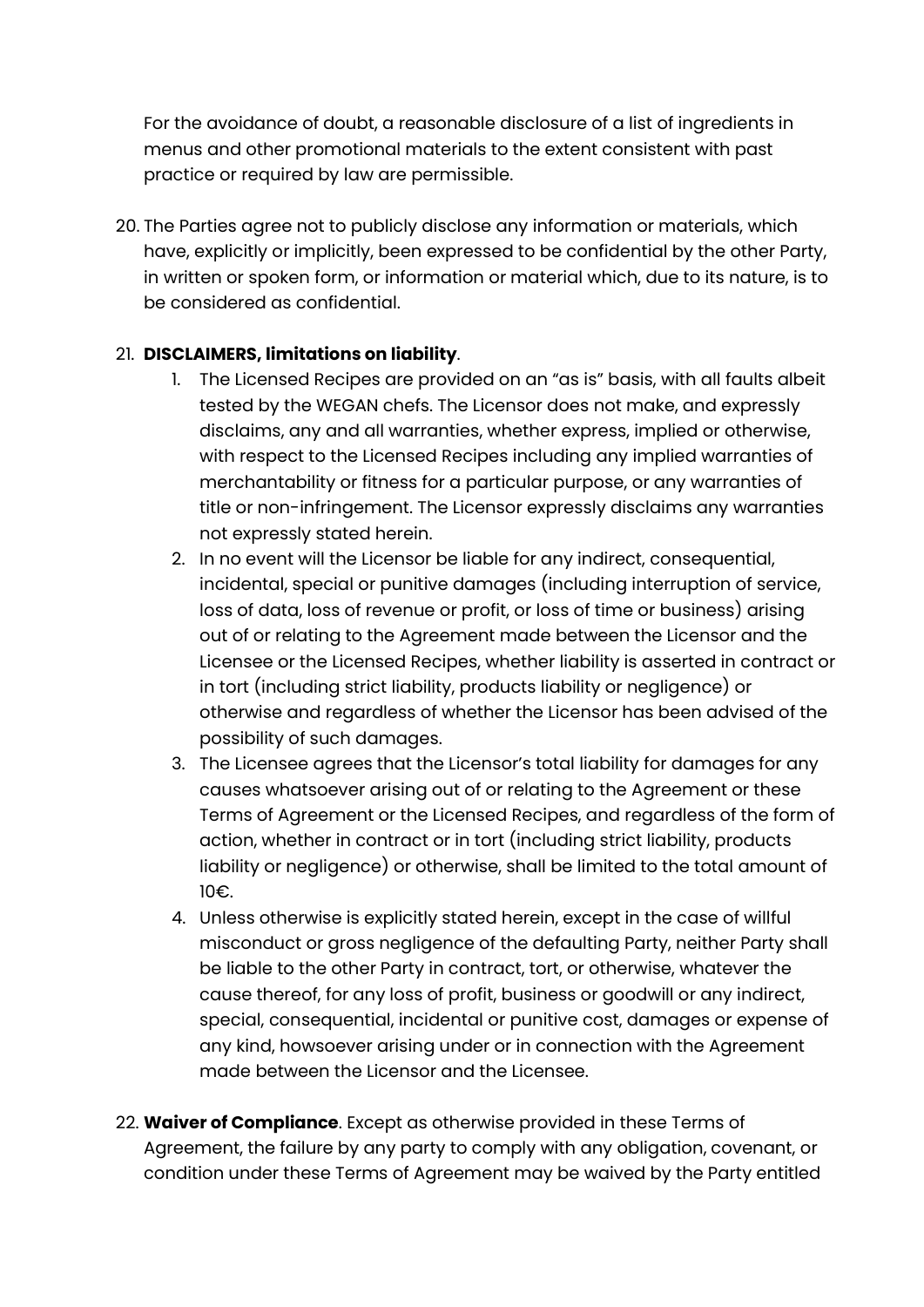to the benefit thereof only by a written instrument signed by the party granting such waiver, but such waiver or failure to insist upon strict compliance with such obligation, covenant, or condition will not operate as a waiver of, or estoppel with respect to, any subsequent or other failure. No waiver of any breach of such provisions will be held to be a waiver of any other or subsequent breach.

23. Notices. All notices and other communications required or permitted hereunder will be in writing and will be deemed to have been duly given when communicated by electronic means one Business Day after sending the notification to the appropriate party at the address provided by the Licensor and the Licensee.

The address for the Licensor: wegan@wegan.com The address for the Licensee is provided by the Licensee during the purchase process.

- 24. Termination. The Agreement between the Parties terminates at the end of the month in which the termination took place (termination period) when the Licensee ends the contract on the partner platform at the www.wegan.com webpage. In the event of a termination described above, the Licensee is obligated to destroy all written copies of the Licensed Recipes and the Materials, and cease further use and production of the Licensed Recipes and the Materials by the end of the termination period.
- 25.In the event of any default under or breach of these Terms of Agreement which remains uncured for fifteen (15) days following a receipt of written notice by the other Party of such default, the non-defaulting party may terminate the Licence immediately upon delivery of written notice to the defaulting party.
- 26.In the event the Licence is terminated pursuant to section 25, the Licensee is obligated to return, (or certify the destruction of) all written copies of the Licensed Recipes and the Materials; and will cease further use and production of the Licensed Recipes and the Materials immediately.
- 27. The right to modify the Terms of Agreement. The Licensor withholds the right to change these Terms of Agreement by updating them on the www.wegan.com webpage. The changed Terms of Agreement will enter into force with respect to the existing Licence Agreements if not contested by the Licensee in 30 days. If the Licensee does not contest the changes within 30 days, the Licensee will be deemed to have accepted the changes to the Terms of Agreement.